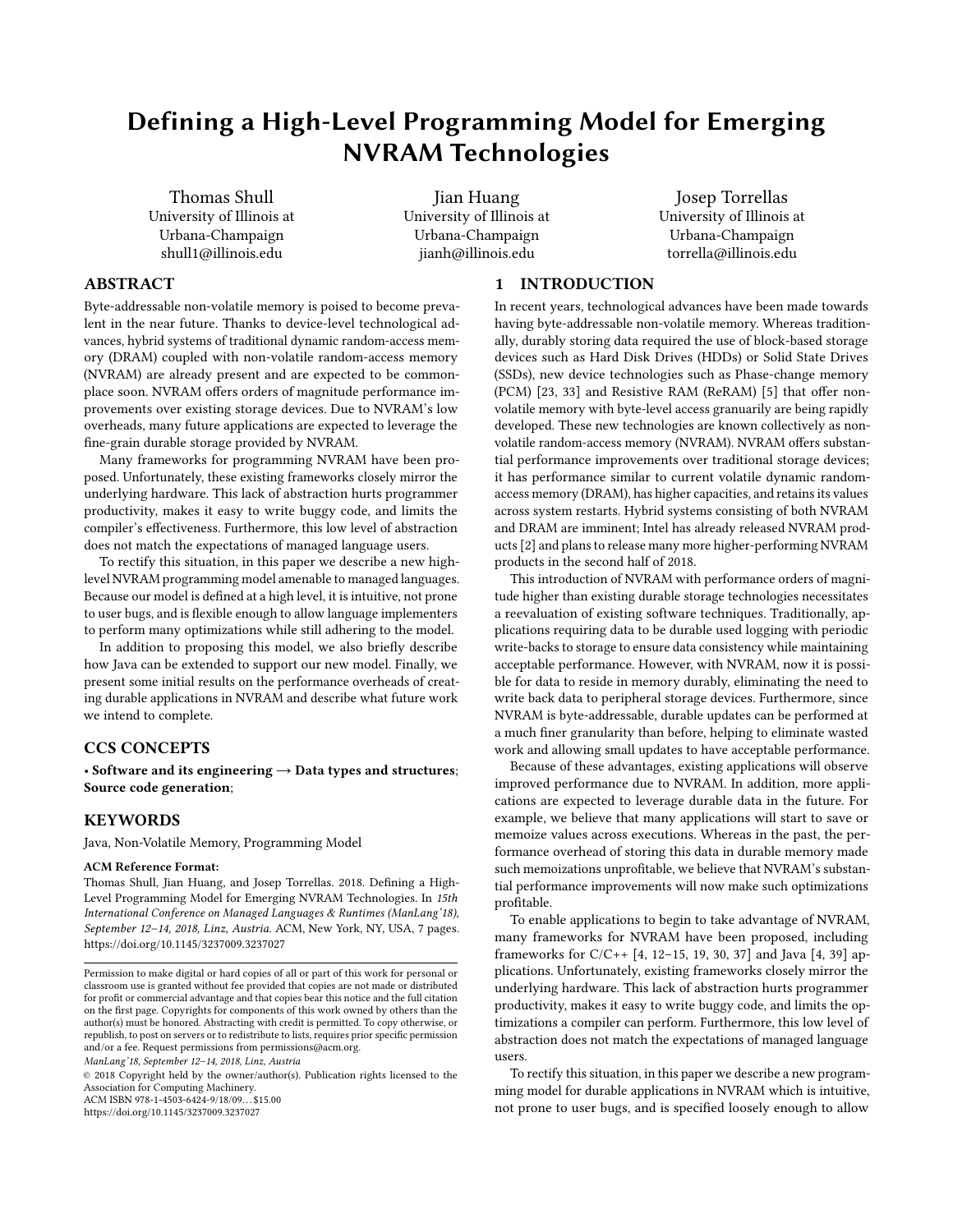language implementers to perform many optimizations while still adhering to the model. Our model is specifically geared towards managed languages and defined at a level of abstraction users of such languages have come to expect. Our model consists of four requirements that implementations must meet. The requirements ensure that data cannot be unexpectedly volatile and allow for a user to clearly reason about what data resides in NVRAM at a given execution point.

In addition to proposing this model, we also briefly describe how Java can be extended to support our proposed model. Finally, we present some initial results on the performance overheads of creating durable applications in NVRAM and describe what future work we intend to complete.

## 2 RELATED WORK

## <span id="page-1-1"></span>2.1 Ordering of Durable Stores

While NVRAM moves non-volatile memory a level closer to the processor, many levels of volatile cache still exist between the processor and NVRAM. This means that care must be taken to ensure a store from the processor becomes persistent, or, in other words, that the new value is propagated to NVRAM and not hidden by the cache hierarchy.

Without special instructions, the order in which stores are made persistent depends on the order in which they are evicted from the cache hierarchy. Instead, persists must be performed to ensure a store reaches NVRAM. Recently, x86-64 processors have added an new persist instruction [\[1\]](#page-5-4) to support writing back a cacheline to non-volatile memory without flushing the cacheline. Multiple cacheline writebacks are allowed to be internally reordered by the processor unless fences are placed in the code.

Similar to how a processor's consistency model dictates when stores and loads become visible to other threads, persistency models have been proposed [\[11,](#page-5-5) [20,](#page-6-8) [22,](#page-6-9) [26,](#page-6-10) [31\]](#page-6-11) to dictate how loads to and stores from non-volatile memory can be reordered. These persistency models are enforced by placing fences and persists within the application to ensure a specific ordering between operations. Different persistency models allow different amounts of reordering, with more relaxed models potentially having better performance at the cost of potentially creating very unintuitive data states in the non-volatile memory. The persistency model we propose later in the paper is derived from these existing proposals.

#### 2.2 Existing Frameworks for NVRAM

Currently, the Storage Networking Industry Association (SNIA) has been working to standardize the interactions with NVRAM. They have created a low-level programming model [\[3\]](#page-5-6) meant to be followed by device driver programmers and low-level library designers. In addition, an open source project led by Intel has been created to provide application developers a higher-level toolset which is compliant with their device-level model. This project has resulted in the development of the Persistent Memory Development Kit (PMDK) [\[4\]](#page-5-2), a collection of libraries in C/C++ and Java which a developer can use to build durable applications on top of NVRAM.

PMDK requires that programmers explicitly label all durable data in their code with pragmas. As an alternative, PMDK also contains a few library data structures, such as a durable primitive array and map, with the necessary persistent pragmas already built into the library.

```
1 template < class E>
2 class DurableList{
3 durable E * element;
4 durable DurableList ∗next;
5
6 DurableList append (durable E * element) {
7 durable DurableList ∗head =
8 durable_new DurableList();
9 head -> element = element;
10 head -> next = this;
11 return head;
12 }
13 }
```
#### Figure 1: Example with simplified PMDK pragmas

For persistenly storing durable data, PMDK requires the user to either explicitly persist stores or use demarcated failure-atomic regions. Failure-atomic regions enables many stores to persistent memory to have the appearance of being persisted atomically. Recently, PMDK has also introduced C++ templates that allow some operations to be persistent without explicit user markings.

Figure [1](#page-1-0) shows how to append to a durable list of type E using a simplified version of the PMDK template pragmas. As shown by the figure, the user is expected to mark all pointers to durable objects with the durable keyword. In addition, durable objects must be explicitly allocated in non-volatile memory with durable\_new.

In addition to the industrial efforts, academia has also proposed many frameworks for NVRAM [\[12](#page-5-3)[–15,](#page-6-3) [19,](#page-6-4) [30,](#page-6-5) [37,](#page-6-6) [39\]](#page-6-7). The level of support provided by these frameworks varies. At most, they provide a similar level of abstraction as PMDK, with the user having to specify all durable objects and also providing some minimal failureatomic region support. We discuss the limitations of these existing frameworks in Section [3.](#page-2-0)

## 2.3 Persistent Programming Languages

Many persistent programming languages [\[6,](#page-5-7) [10,](#page-5-8) [17,](#page-6-12) [21,](#page-6-13) [35,](#page-6-14) [36\]](#page-6-15) and implementations [\[7,](#page-5-9) [24,](#page-6-16) [28\]](#page-6-17) were proposed before the introduction of byte-addressable non-volatile memory. Many of these languages focus on attaining the orthogonal persistence defined by Atkinson and Morrison [\[8\]](#page-5-10), where the persistency of an application is orthogonal to its design.

Previous persistent programming languages are designed for a two-level storage model with orders of magnitude differences in performance between volatile and non-volatile storage. In these systems, the volatile memory is used as a cache for the non-volatile storage and much effort is devoted towards having an effective and scalable object storage model [\[32\]](#page-6-18), implementing efficient barriers [\[18,](#page-6-19) [25\]](#page-6-20), and optimizations such as pointer swizzling [\[29\]](#page-6-21). Futhermore, due to the two-level storage, persistence is attained via checkpoints whose frequency largely determines the application's performance.

The model we propose in this paper is different from previous works. Our model does not seek to attain complete orthogonal persistence and it is designed for present-day NVRAM systems. Since NVRAM provides persistency at the main memory level, instead of providing checkpoints at intervals, our model allows for continual updates to the persistent state. In addition, because our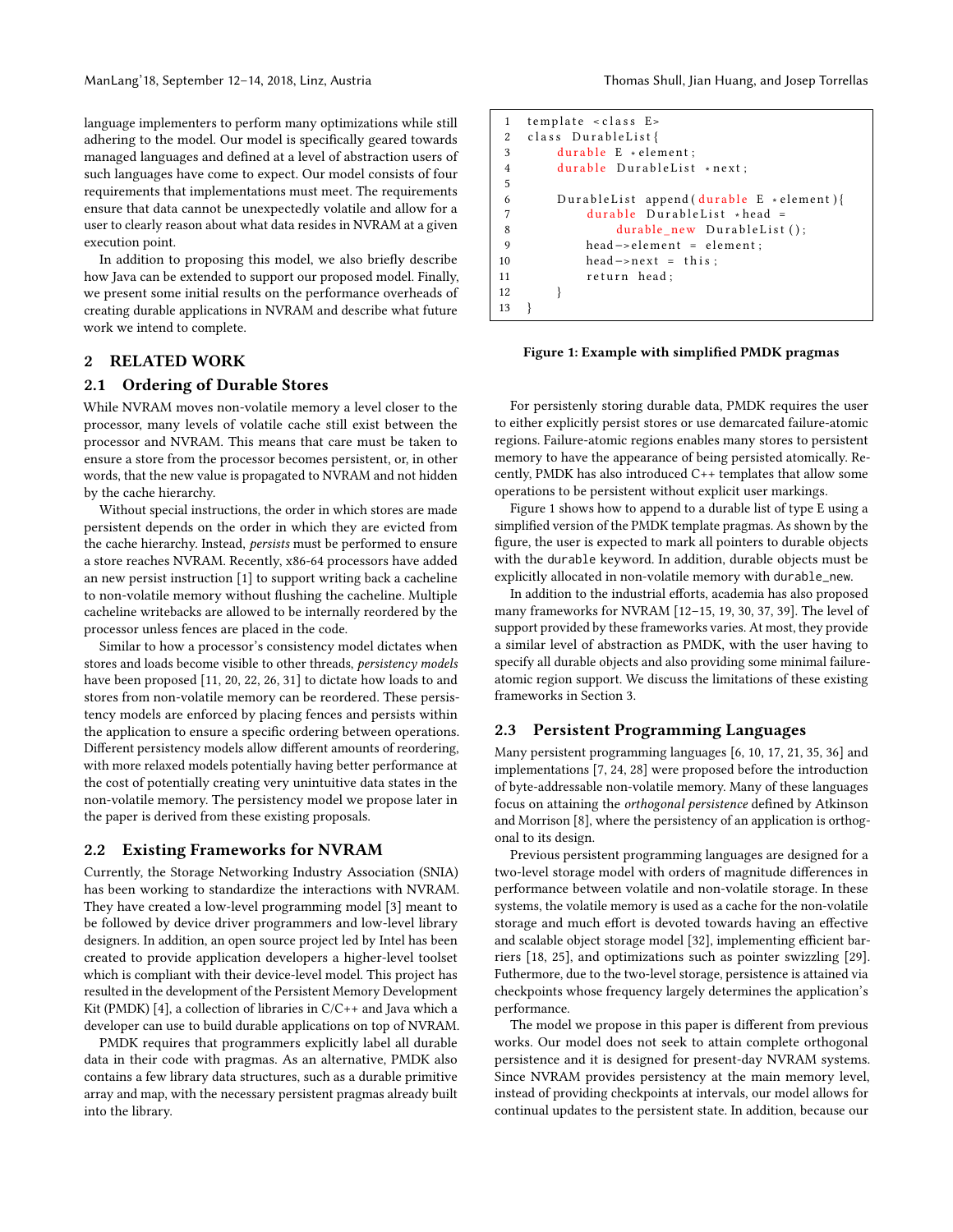model does not use whole-application checkpoints, it expects the user to be aware of which objects are needed at recovery time to recreate the program state. However, like previous proposals, our model also emphasizes having a simple persistent programming model from the user's perspective and using reachability to limit the programmer's burden.

## 2.4 Current Java Persistency Techniques

Presently, the two most popular ways to durably store objects within Java is by either using the Java Persistence API (JPA) or extending Java's Serializable interface [\[16\]](#page-6-22). JPA is an API which allows applications to transparently interface with databases from multiple providers while extending the Serializable interface allows an application designer to directly write objects to durable storage. These existing techniques are designed for when there is a separation between the volatile main memory and non-volatile storage. New frameworks need to be designed for Java to fully leverage the capabilities of NVRAM.

# <span id="page-2-0"></span>3 LIMITATIONS OF EXISTING NVRAM FRAMEWORKS

Existing frameworks with support for programming NVRAM ask programmers to make many concessions. To use them correctly, a programmer must correctly mark all memory which should be durable and ensure that data is persisted properly either through explicit failure atomic regions or persists. This is an error-prone process requiring many markings in code and prohibiting the use of preexisting libraries. As highlighted by Ren, et al. [\[34\]](#page-6-23), programmers have many difficulties correctly adapting code to be compliant with existing NVRAM frameworks.

Such existing frameworks are incongruent with the current trend towards managed languages. Managed languages, such as Java, try to lower the programmer burden and increase both safety and productivity. Java tries to provide a user with a simple programming model. For instance, for multi-threaded programs to execute correctly in the presence of potential data races, Java provides the synchronized keyword and requires only that the user add the synchronized keyword as necessary to adhere to its Data-Race-Free (DRF) memory model [\[27\]](#page-6-24). Java does not force the programmer to reason about the consistency model and synchronization primitives available on the underlying platform hardware, nor does it require the programmer to alter the code to run correctly in different environments. Unlike Java synchronization, existing NVRAM frameworks are both tied to the underlying hardware and its features closely match the current hardware primitives.

Another tenet of managed languages such as Java is to ensure safe execution. Java performs many runtime checks to detect incorrect programs early before lasting damage is done. For instance, Java automatically checks array accesses to ensure the element being accessed remains within bounds and triggers an exception as soon as an out of bounds access occurs, preventing unintentionally buggy programs or malicious entities from continuing to execute and potentially leaking or corrupting memory. Contrary to Java, existing NVRAM frameworks present many opportunities for unchecked or silent errors to occur, such as if non-volatile memory points to volatile memory or if a consistent program state is not persisted before a crash occurs.

Managed languages typically rely on a large central set of libraries and utilities included by default with their distributions. Programmers appreciate that via this built-in functionality there is a de facto standard application programmer interface (API) for many data structures and template for accomplishing most tasks. Unfortunately, since existing NVRAM frameworks require each durable object to be marked, existing built-in libraries cannot be used, as they will not have the proper durable markings and persists in place. In other words, current NVRAM frameworks require either the use of third-party libraries or for the user to reimplement their needed support in a durable manner. This creates opportunities to introduce many bugs into the program and requires existing applications to undergo large rewrites to be converted into durable applications.

Java and managed languages in general try to provide the programmer with simple intuitive models which are easy for the user to adhere to. However, while the models provided may be high-level, this does not mean that users do not expect competitive performance. Indeed, users expect Java code to execute efficiently and have minimal overheads. To accomplish this, most Java/JVM implementations employ Just-In-Time (JIT) compilers with speculative optimizations to attain maximal performance. JIT compilation allows for the generated code to be optimized for the common, or "hot," paths seen during execution. Furthermore, since the models Java provides are high-level, the compiler has much freedom to perform optimizations which may benefit the current execution.

Unfortunately, low-level frameworks, such as what exists for NVRAM currently, have limited optimization potential. This is because they are overspecified – by the framework features being closely tied to existing hardware, the high-level intentions of the programmer are lost, making it hard to for a compiler to be effective. For instance, in many frameworks the user must manually perform persist operations and design the logging necessary for failure-atomic regions. This ties the application to a specific implementation of failure-atomic region support. Furthermore, if a user manually emits persist operations, they may be unnecessary or in suboptimal places. Unfortunately, the compiler will struggle to optimize around and remove them, as explicit persist operations can have barriers which limit the compiler's ability to perform optimizations.

Overall, these existing frameworks impose many restrictions on application programmers which will limit their integration into managed languages. Clearly a new NVRAM programming model is needed to match the expectations of managed language programmers.

## 4 NEW MODEL

In the previous section we highlighted the main deficiencies of existing NVRAM frameworks; namely, that many of their features are incongruent with the philosophy of Java and other managed languages. In this section, we now provide a high-level specification of what we believe a managed language NVRAM programming model should entail.

# 4.1 Model Goals

An ideal model for programming NVRAM should be very intuitive for a programmer to use, not overspecified, and should be decoupled from the underlying hardware. This allows for the model to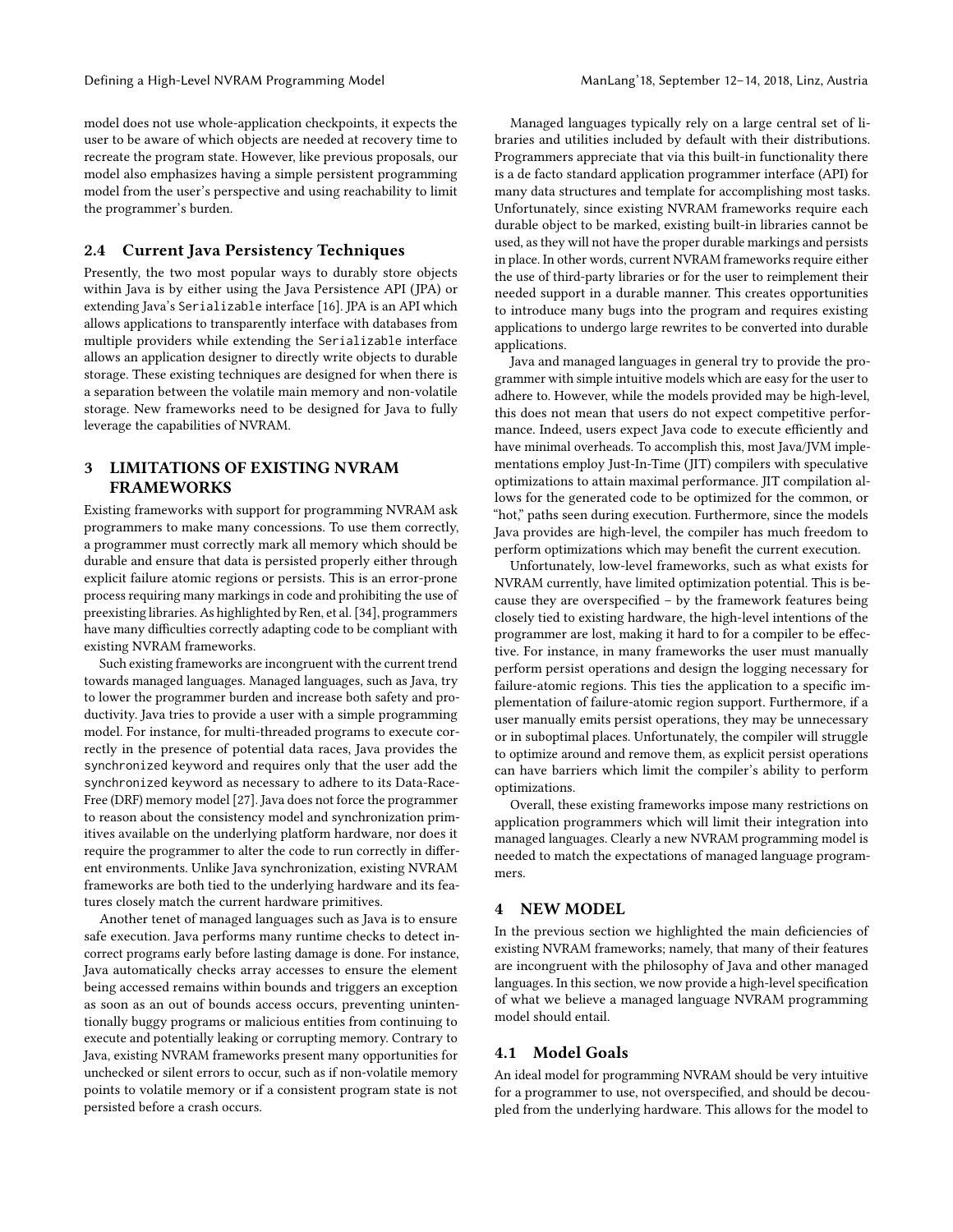remain unchanged as hardware improves, enables the compiler to make aggressive optimizations, and minimizes the chances for the programmer to write incorrect durable programs. Below we highlight the main goals our model should meet.

#### <span id="page-3-0"></span>GOAL 1. As few objects as possible should require durable markings.

Current models require programmers to mark many objects as durable. This is because they want to ensure only objects which must necessarily be durable incur the performance overheads of residing in non-volatile memory. However, this is very error-prone and requires the programmer to mark many objects. Contrary to this, we believe the number of durable markings should be minimal; a user should only have to mark objects immediately visible during the crash recovery process. We believe that the runtime should then automatically make all objects reachable from these few objects durable.

## <span id="page-3-1"></span>GOAL 2. Libraries and other pre-existing codes should not need to be changed to work correctly in a durable program.

As described in Section [3,](#page-2-0) existing NVRAM frameworks cannot be used with current unmodified standard libraries. We believe this is unacceptable – users should not be forced to rewrite large swaths of code and use unfamiliar libraries to create durable applications.

## <span id="page-3-3"></span>GOAL 3. The user should not need to explicitly persist durable objects.

Many current NVRAM frameworks require the user to explicitly persist objects to ensure a value reaches NVRAM. This limits the amount of optimizations the compiler can perform and potentially enables the user to either add an excessive or insufficient number of persist operations. We believe that a framework should automatically persist durable objects as necessary without user involvement.

#### <span id="page-3-4"></span>GOAL 4. A clear and simple persistency model should be provided.

As described in Section [2.1,](#page-1-1) the order of operations to NVRAM may not be in program order unless measures are taken, due to caches in between the processor and NVRAM. This can result in program state at recovery time that does not correspond to a sequential execution of the application. A persistency model must be established for the framework that is intuitive to the user and simplifies recovery.

#### <span id="page-3-2"></span>GOAL 5. Failure-atomic region support should be provided and need only minimal markings.

In many cases, it is necessary for a region of code to appear to execute atomically in case of failure, with either all or none of the operations in the region being persisted. We believe support for failure-atomic regions must be provided, and that it should be intuitive for programmers to use. Namely, the user should not need to differentiate between durable and volatile objects within the region and the mechanisms for achieving this atomicity should be transparent.

# <span id="page-3-7"></span>4.2 Establishing New NVRAM Programming Model

With the above goals in mind, we now establish a new NVRAM programming model for managed languages. Our model consists of four requirements we believe a managed language NVRAM framework should uphold. We believe that it is the runtime's obligation to ensure they hold true; in other words, the runtime, not the user, must perform actions to meet these requirements. The requirements we create fall into two categories: determining which objects must be placed in non-volatile memory and ensuring the order in which stores are persisted is intuitive to programmers.

#### 4.2.1 Placing Objects in Non-Volatile Memory.

<span id="page-3-5"></span>NVRAM MODEL REQUIREMENT 1. All objects reachable from the durable root set must be recoverable and in non-volatile memory.

We define the durable root set as the set of pointers which are named entries into durable structures. At recovery time, the programmer can directly access these roots by name. Since these roots are visible across executions, by necessity they must named and marked; otherwise, they cannot be recovered if a crash were to occur.

This requirement helps to meet Goals [1](#page-3-0) and [2.](#page-3-1) This requirement helps to meet Goal [1](#page-3-0) because it only requires that the durable root set have markings; since all of objects reachable from this set must be stored in non-volatile memory by this requirement, it is unnecessary to mark them. Note that all objects which should be durable must be reachable from a durable root; otherwise, it would be impossible to access them across executions as they are unnamed.

This requirement also helps meet Goal [2,](#page-3-1) as this requirement implies that if a library data structure is reachable from a durable root, then it will automatically be made durable. This prevents the libraries from having to be modified in any way. Specifically, builtin classes' fields do not need durable markings as is necessary in existing NVRAM frameworks.

To meet this requirement, the runtime may need to move objects to non-volatile memory when it detects they are reachable from a durable root. Note that managed languages already move objects throughout execution while performing garbage collection. How the runtime chooses to adhere to this requirement should be implementation specific.

#### 4.2.2 Controlling Persistent Atomicity Granularity.

NVRAM MODEL REQUIREMENT 2. Support for failure-atomic regions must be provided. All stores to durable objects within a failureatomic region should appear to have been performed atomically and persistently at the end of the region.

This requirement is intended to satisfy Goal [5.](#page-3-2) Namely, this requirement ensures support for atomic regions is provided, users do not have to explicitly mark objects within atomic regions, and that failure-atomic regions' behavior is as expected.

While this requirement ensures that users have the support for failure-atomic regions of arbitrary size they expect, it also does not place unnecessary limitations on the language runtime and compiler. The runtime is free to perform any logging strategy and the compiler is free to reorder operations to both volatile and nonvolatile memories as long as the model requirements are met.

<span id="page-3-6"></span>NVRAM MODEL REQUIREMENT 3. Outside of explicit failureatomic regions, each store to memory reachable from a durable root should be persistently completed before a new store to non-volatile memory can proceed.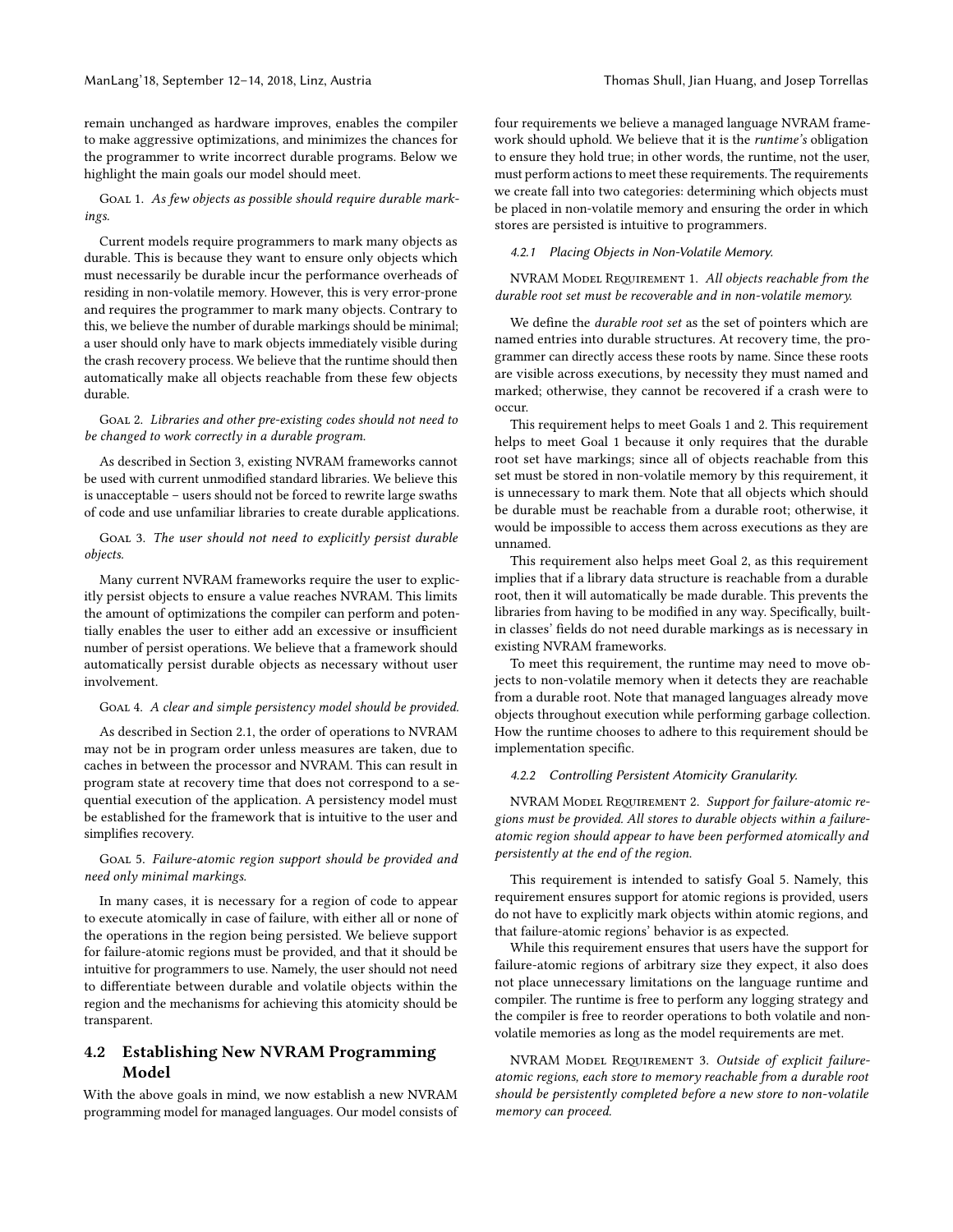This requirement helps to meet Goals [3](#page-3-3) and [4.](#page-3-4) First, this requirement ensures stores to durable objects must be persistently performed without explicit user instructions. Second, for a singlethread, this requirement enforces a specific ordering of stores to NVRAM. This allows the user to clearly reason about what values will be persisted at a given point in the execution.

To meet this requirement the runtime is responsible for inserting persist operations and fences as necessary. Like NVRAM Model Requirement [1,](#page-3-5) how the runtime chooses to achieve this should be implementation specific.

NVRAM MODEL REQUIREMENT 4. All stores to durable objects within a failure-atomic region should become instantaneously visible to other threads at the end of the region.

The requirement helps to meet Goal [4.](#page-3-4) In the absence of such a requirement it is unclear what version of the value a thread will read from a shared durable object as the object is being modified by another thread within a failure-atomic region. This requirement helps to maintain failure-atomic region isolation and ensure situations do not arise where causality is violated.

To meet this requirement the runtime must monitor accesses to shared objects currently being manipulated within any failureatomic regions and direct a given thread to the proper version of the shared object. Once again, how the runtime chooses to achieve this should be implementation specific.

## <span id="page-4-0"></span>5 APPLYING OUR MODEL TO JAVA

Given the NVRAM programming model requirements proposed previously, in this section we briefly describe how Java can be extended to support these requirements. Note that here we only describe the beginnings of extending Java for writing durable applications in NVRAM. A more rigorous description of a NVRAM programming model extension for Java is left as future work.

#### 5.1 Marking Durable Roots

We first describe our approach to labeling durable roots in Java. Instead of adding additional keywords to Java, we propose using annotations [\[16\]](#page-6-22). Durable roots are to be labeled with the @durable\_root annotation and are only allowed to be linked to static fields. The rationale for limiting durable roots to static fields is that durable roots must be recoverable after a crash. Like static fields, durable roots require a unique name in the environment for the recovery process. Having a normal object field as a durable root is problematic, as the field would be tied to a specific instance of the object, whereas the static field will only have one instance.

#### 5.2 Default Persistency Support

To meet NVRAM Model Requirement [3,](#page-3-6) stores to durable objects outside of explicit failure-atomic regions should be persisted in program order. We apply this requirement to Java by dictating that persistent stores to fields of durable objects complete in program order. Note that both stores to non-durable objects and local primitive variables are still allowed to be reordered to the same degree as previously specified in the Java Memory Model [\[27\]](#page-6-24). This is because both non-durable objects and primitive variables will be unreachable from a durable root and hence be unrecoverable. While difficult to differentiate between durable and non-durable objects statically, speculative optimizations can be used to ensure

non-durable objects can be reordered to the fullest extent of the Java Memory Model.

## 5.3 Affected JVM Bytecodes

To meet the requirements imposed by the changes to Java described above, the semantics of several JVM bytecodes must be changed. Below we describe the key changes to the bytecodes used when storing to object fields and arrays.

**PUTFIELD:** Normally this instruction stores value  $V$  into field  $F$ of object O. Now, this bytecode must now first check to see if O is a durable object. If O is not durable, then the operation proceeds as before. However, If O is durable, then storing V must be persisted in program order relative to other stores to durable objects. In addition, if V is a reference, then the instruction must also ensure V points to a durable object. If the object  $(O_{volatile})$  V points to is not currently durable, then  $O_{volatile}$  as well as everything reachable from  $O_{volatile}$  must be moved to durable storage.

PUTSTATIC: Normally this instruction stores value V into field  $F$  of static object  $O$ . If the field  $F$  is not a labeled durable root, then putstatic's semantics are unchanged. However, if field  $F$ is annotated with the @durable\_root marking, then the value pointed to by V should be made durable if necessary, as if O itself were to be a durable object.

(A,B,C,D,F,I,L,S)ASTORE: Normally this family of instructions stores a value  $V$  into array  $A$  of type  $T$  at index  $I$ , with the specific instruction used dependent on type  $T$ . The instructions' new semantics are similar to those defined for putfield. Note that only aastore must check if the value pointed to by  $V$  is durable or not, as the other primitive types are copied by value.

#### 6 EVALUATION

To analyze the potential performance impact of our NVRAM programming model in Java, we evaluate the DaCapo Benchmark Suite [\[9\]](#page-5-11) with three configurations.

The initial configuration, Baseline (B), is the unmodified JVM. Configuration WChecks (C), is the support we proposed in Section [5.](#page-4-0) This configuration moves objects as necessary to NVRAM to meet NVM Model Requirement [1](#page-3-5) and orders persistent stores according to NVM Model Requirement [3.](#page-3-6) In addition, this configuration performs the new necessary checks on the affected bytecodes to determine what the behavior of the bytecode should be. Configuration AllDurable (A), is like configuration C, but assumes all objects should be treated as durable objects. While our NVRAM programming model does not forbid doing this, treating all objects as durable objects can have many overheads, including unnecessarily following our persistency model and persistently storing much data that cannot be recovered.

We modify the Maxine Java Virtual Machine [\[38\]](#page-6-25) to implement these configurations. Maxine is a research JVM designed to enable fast prototyping of new features while still achieving competitive performance. We are currently using Maxine 2.0 and have modified its first-tier compiler (T1X) to implement the changes proposed in Section [5.](#page-4-0) We limit the use of its second tier compiler (C1X) to code regions unable to be compiled by T1X.

We run each of these configurations on the DaCapo Benchmark Suite. While this benchmark suite does not contain durable applications, it is sufficient to test the overheads of our extensions to Java. Due to the nature of the configurations, configuration  $C$  models the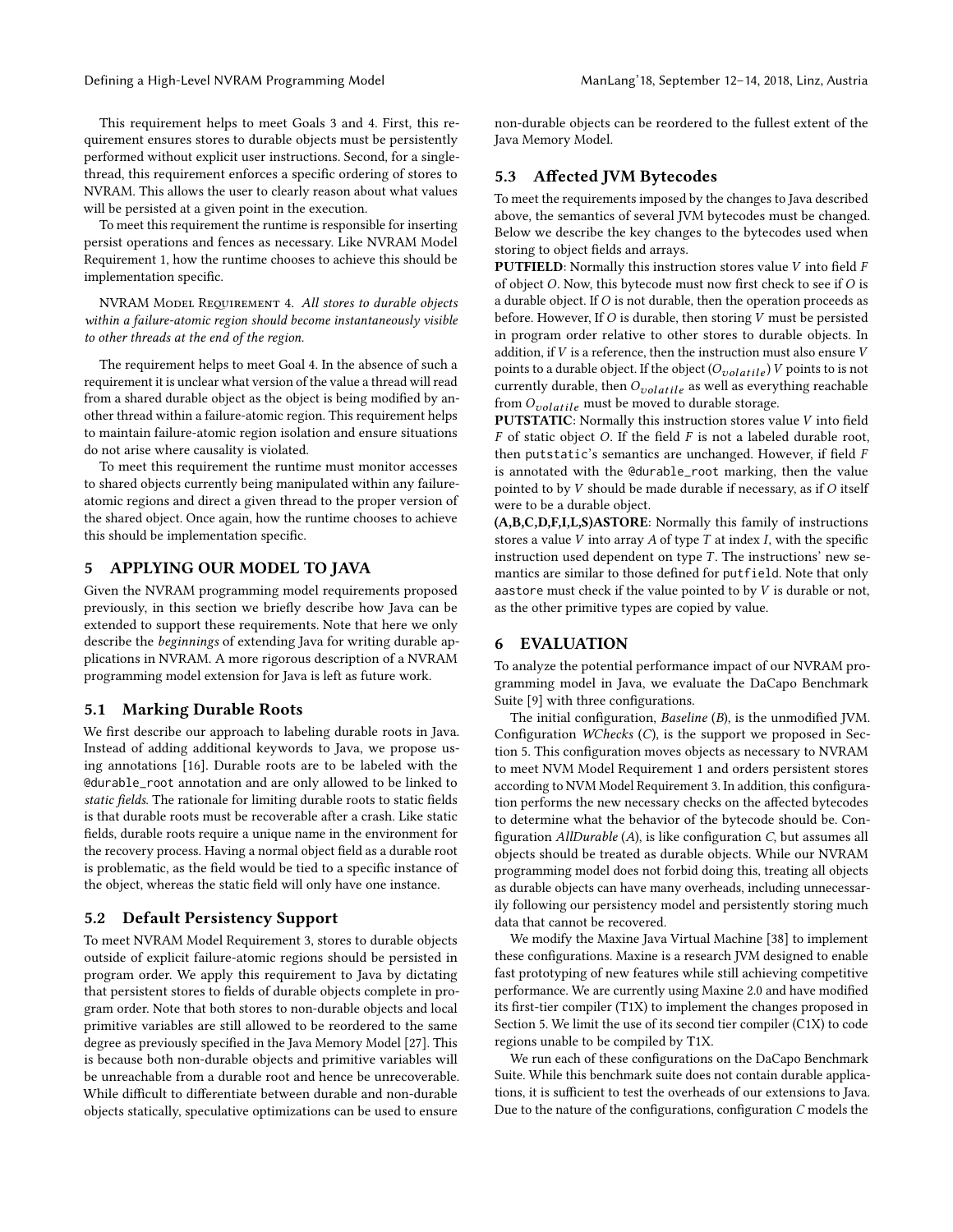<span id="page-5-12"></span>

Figure 2: Average Normalized Execution Time for the Da-Capo Benchmarks

overheads of performing the checks for durable objects required for the modified bytecodes while configuration A treats all objects as if they must be durable. Hence, configuration A acts as a worst case when all data within an application should be made durable while configuration C shows the overhead of the extra checks of the affected bytecodes on all objects.

We run our evaluation on a machine with an 8-core Intel Skylake i7-7820X CPU and 32GB of DDR4 DRAM. While we currently do not use NVRAM, we accurately model the main overheads of durable applications by performing the necessary persist operations and using fences to enforce our persistency model. For writing cachelines back to memory we use Intel's CLWB instruction [\[1\]](#page-5-4) and we use the SFENCE to implement persistent fences.

Figure [2](#page-5-12) shows the arithmetic, geometric, and harmonic means of our DaCapo performance results normalized to B. On average, configuration C has negligible overheads while configuration A has 131%, 120%, and 111% overheads for the arithmetic, geometric, and harmonic means, respectively. A primary reason C has minimal overheads is that overheads inherent in the T1X compiler are large enough to make the overheads of durable checks minor. Likewise, the overheads of A will likely be larger in a highly optimized system unless measures are taken. However, we believe that additional compiler optimizations will be able to limit the overheads of our persistency model. For instance, it is possible to make speculative optimizations based on past execution and to recompile if these assumptions are invalidated.

Overall, we believe these are promising initial results. We plan to create and test true durable applications once we have fully defined and implemented our NVRAM extension to Java.

# 7 FUTURE WORK

As mentioned in Section [5,](#page-4-0) the changes we propose in this paper are only the beginnings of extending Java to enable writing durable applications in NVRAM. In the future, we plan to fully define a NVRAM programming model in Java which adheres to all requirements described in Section [4.2.](#page-3-7) This includes adding support for failure-atomic regions, introspection of durable objects, naming durable roots, an object recovery API, and a clear multi-threading persistency model.

In addition to the extensions to Java, we also plan to fully describe how the JVM should be modified to accommodate our Java

extensions. This includes modifying additional bytecodes, possibly adding new bytecodes, and adding new internal metadata structures. We also must define new non-volatile heap regions as well as the new expectations of the garbage collector. By fully defining the support necessary at the JVM level, it will be possible for other JVM-based languages such as Clojure, Kotlin, and Scala to also add support for writing durable applications in NVRAM.

Finally, once we have a fully defined NVRAM programming model for both Java and the JVM, we plan to implement a full version of our model within the Maxine VM. We plan to adapt both Maxine's first tier (T1X) and second tier (C1X or Graal) compilers to match our new model. Also, we plan to introduce optimizations which can use profiling information gathered from the first tier to create more efficient code and reduce the overheads of writing durable applications.

## 8 CONCLUSION

In this paper we described the limitations of current NVRAM programming models. In addition, we proposed a new high-level NVRAM programming model for managed languages.

After proposing a new NVRAM programming model, we briefly described how Java could be extended to support this model. Finally, we presented some initial results on the performance overheads of creating durable applications in NVRAM and described our future work.

#### REFERENCES

- <span id="page-5-4"></span>[1] Intel 64 and IA-32 Architectures Software Develop's Manual. [https:](https://www.intel.com/content/dam/www/public/us/en/documents/manuals/64-ia-32-architectures-software-developer-instruction-set-reference-manual-325383.pdf) [//www.intel.com/content/dam/www/public/us/en/documents/manuals/](https://www.intel.com/content/dam/www/public/us/en/documents/manuals/64-ia-32-architectures-software-developer-instruction-set-reference-manual-325383.pdf) [64-ia-32-architectures-software-developer-instruction-set-reference-manual-325](https://www.intel.com/content/dam/www/public/us/en/documents/manuals/64-ia-32-architectures-software-developer-instruction-set-reference-manual-325383.pdf)383. [pdf](https://www.intel.com/content/dam/www/public/us/en/documents/manuals/64-ia-32-architectures-software-developer-instruction-set-reference-manual-325383.pdf)
- <span id="page-5-1"></span>[2] Intel Optane Technology. [https://www.intel.com/content/www/us/en/](https://www.intel.com/content/www/us/en/architecture-and-technology/intel-optane-technology.html) [architecture-and-technology/intel-optane-technology.html](https://www.intel.com/content/www/us/en/architecture-and-technology/intel-optane-technology.html)
- <span id="page-5-6"></span>[3] NVM Programming Model v1.2. [https://www.snia.org/sites/default/files/](https://www.snia.org/sites/default/files/technical_work/final/NVMProgrammingModel_v1.2.pdf) [technical\\_work/final/NVMProgrammingModel\\_v1.2.pdf](https://www.snia.org/sites/default/files/technical_work/final/NVMProgrammingModel_v1.2.pdf)
- <span id="page-5-2"></span>[4] Persistent Memory Development Kit.<http://pmem.io/pmdk/>
- <span id="page-5-0"></span>[5] H. Akinaga and H. Shima. 2010. Resistive Random Access Memory (ReRAM) Based on Metal Oxides. Proc. IEEE 98, 12 (Dec 2010), 2237–2251. [https://doi.org/](https://doi.org/10.1109/JPROC.2010.2070830) [10.1109/JPROC.2010.2070830](https://doi.org/10.1109/JPROC.2010.2070830)
- <span id="page-5-7"></span>[6] Malcolm Atkinson, Ken Chisholm, and Paul Cockshott. 1982. PS-algol: An Algol with a Persistent Heap. SIGPLAN Not. 17, 7 (July 1982), 24–31. [https:](https://doi.org/10.1145/988376.988378) [//doi.org/10.1145/988376.988378](https://doi.org/10.1145/988376.988378)
- <span id="page-5-9"></span>[7] Malcolm Atkinson and Mick Jordan. 2000. A Review of the Rationale and Architectures of PJama: A Durable, Flexible, Evolvable and Scalable Orthogonally Persistent Programming Platform. Technical Report. Mountain View, CA, USA.
- <span id="page-5-10"></span>[8] Malcolm Atkinson and Ronald Morrison. 1995. Orthogonally Persistent Object Systems. The VLDB Journal 4, 3 (July 1995), 319–402. [http://dl.acm.org/citation.](http://dl.acm.org/citation.cfm?id=615224.615226) [cfm?id=615224.615226](http://dl.acm.org/citation.cfm?id=615224.615226)
- <span id="page-5-11"></span>[9] Stephen M. Blackburn, Robin Garner, Chris Hoffmann, Asjad M. Khang, Kathryn S. McKinley, Rotem Bentzur, Amer Diwan, Daniel Feinberg, Daniel Frampton, Samuel Z. Guyer, Martin Hirzel, Antony Hosking, Maria Jump, Han Lee, J. Eliot B. Moss, Aashish Phansalkar, Darko Stefanović, Thomas VanDrunen, Daniel von Dincklage, and Ben Wiedermann. 2006. The DaCapo Benchmarks: Java Benchmarking Development and Analysis. In Proceedings of the 21st Annual ACM SIGPLAN Conference on Object-oriented Programming Systems, Languages, and Applications (OOPSLA '06). ACM, New York, NY, USA, 169–190. <https://doi.org/10.1145/1167473.1167488>
- <span id="page-5-8"></span>[10] Luc Bläser. 2007. Persistent Oberon: A Programming Language with Integrated Persistence. In Programming Languages and Systems, Zhong Shao (Ed.). Springer Berlin Heidelberg, Berlin, Heidelberg, 71–85.
- <span id="page-5-5"></span>[11] Hans-J. Boehm and Dhruva R. Chakrabarti. 2016. Persistence Programming Models for Non-volatile Memory. In Proceedings of the 2016 ACM SIGPLAN International Symposium on Memory Management (ISMM 2016). ACM, New York, NY, USA, 55–67.<https://doi.org/10.1145/2926697.2926704>
- <span id="page-5-3"></span>[12] Dhruva R. Chakrabarti, Hans-J. Boehm, and Kumud Bhandari. 2014. Atlas: Leveraging Locks for Non-volatile Memory Consistency. In Proceedings of the 2014 ACM International Conference on Object Oriented Programming Systems Languages & Applications (OOPSLA '14). ACM, New York, NY, USA, 433–452. <https://doi.org/10.1145/2660193.2660224>